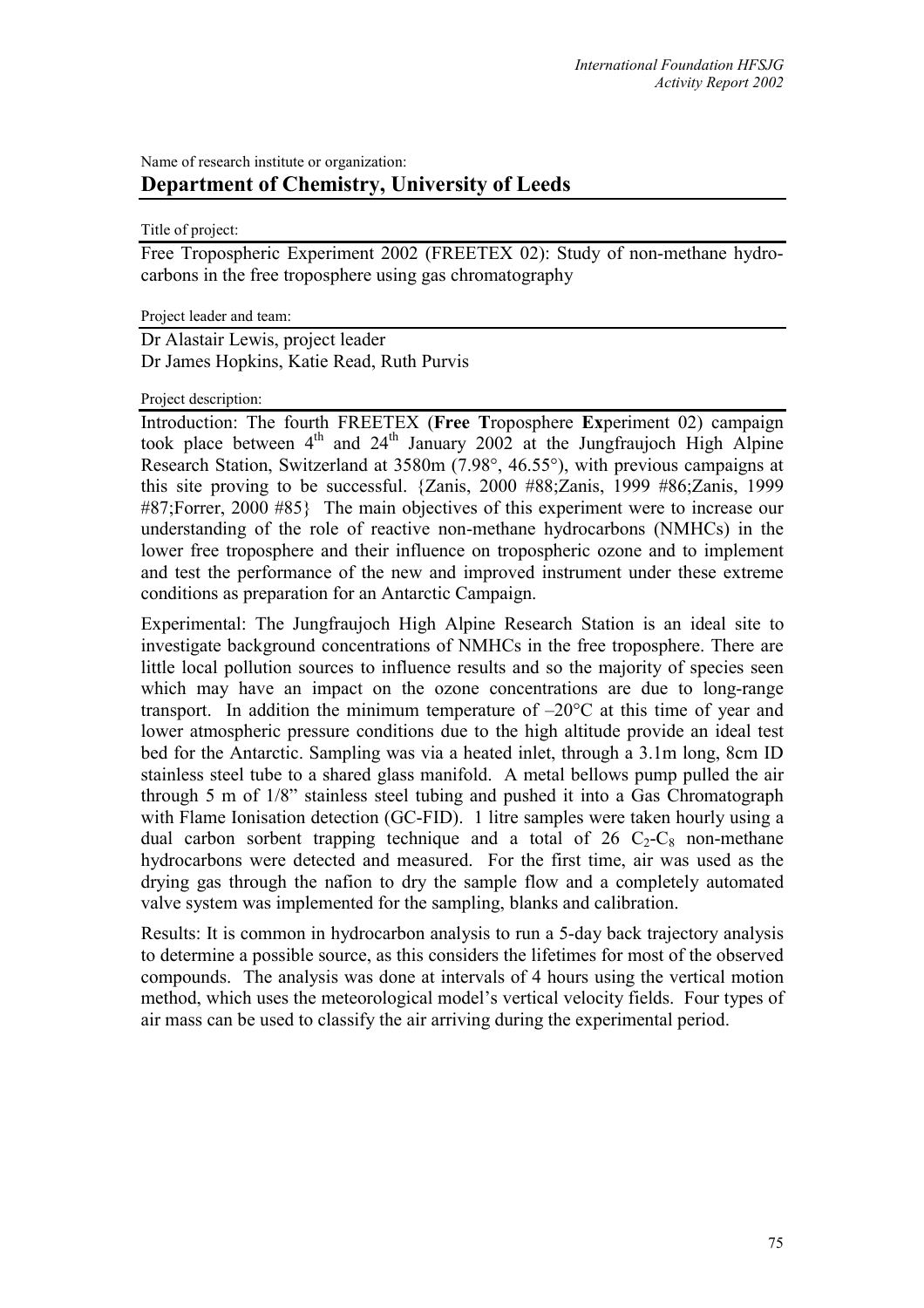*International Foundation HFSJG Activity Report 2002*

.<br>188 Air Re nonn nam incoround our cluster and internet user on the NOAA Air<br>Resources Laboratory's web site. See the disclaimer for further<br>information (http://www.arl.noaa.gov/ready/disclaim.html).



.<br>NOAA Air Resources Lab non nat necoust was produced by an Internet user on the NOAA Air<br>Resources Laboratory's web site. See the disclaimer for furthe<br>information (http://www.arl.noaa.gov/ready/disclaim.html).



**C**.North-Westerly **D**.North-Easterly Cyclonic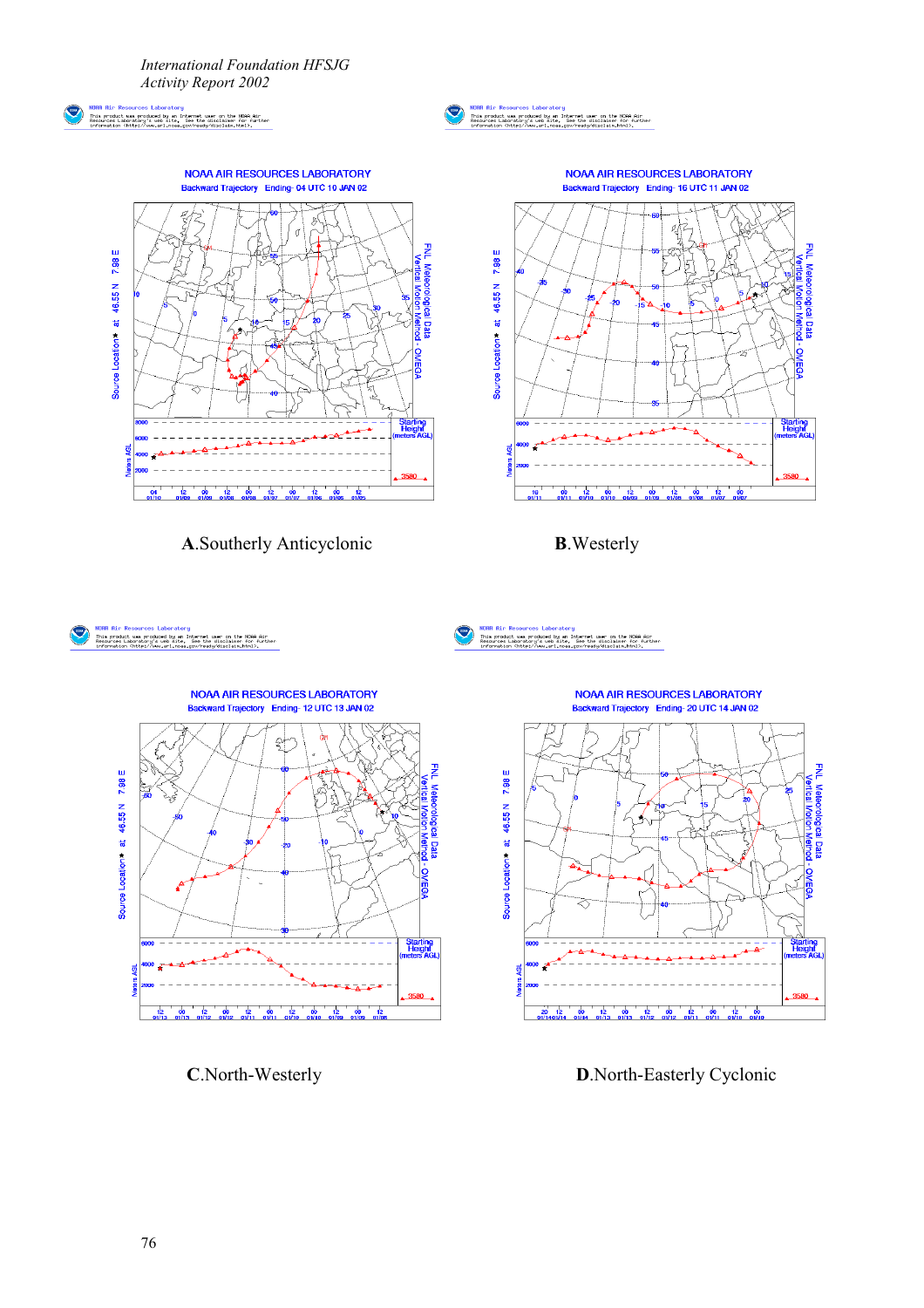Southerly Anticyclonic (A): The Southerly Anticyclonic air was seen from JD 8.50 to JD 11.70, the start of the campaign and then again from JD 22.00 to JD 22.33 at the end. It is "Anticyclonic" because the air mass travels in a clockwise direction before arrival at the sampling point. The classification of the air mass is only based on the previous 24 hours although 5-day back trajectories have been calculated and observations show that in this time-span the origin of the air ranges from polar areas to Europe and even to North America. Southerly air will approach the Jungfraujoch Station over the Aletsch glacier, and is one of the predominant winds to this site. This airmass has continental influences; it originates over Europe and spends the 5 days prior to sampling there, contaminated by hydrocarbons with lifetimes of a few days. This air is therefore the most polluted of the campaign showing levels of between 114 pptv and 335 pptv for n-butane. Ethene and propene and 1, 3-butadiene have maximums of 490 pptv, 174 pptv and 17.5 pptv respectively (figure 1). However with respect to short-lived alkenes such as these if the pollution levels are high then the few hours prior to sampling provide more information than the origin of the air over the previous 5 days. Considering the height at which we were at, these levels were likely due to a very local source, maybe from smoking pollution. There is a period towards the end of this air-mass JD 11.62-12.22 and also at some times during the westerly  $(B)$  (JD13.24-13.81), that the  $O<sub>3</sub>$  drops out with the CO and hydrocarbons (figure 3) which would indicate a well processed air-mass with no stratospheric influence, for example one with a maritime history, and indeed this mainly ascending air does have an oceanic background.



Figure 1: Time-series of ethene and propene.

Westerly (B): Although the last 24 hours classifies these days as westerly, there are clearly 2 distinct types of air mass. The air sampled JD 11.17 to JD 12.33 originates in the sub-tropical Atlantic Ocean and the second, from JD 19.17 to JD 22.00, was in North America during the previous 5 days to sampling, and some of the trajectories show it was as recent as 2 days before. There appears to be some long-range transport occurring during this time, as it is more polluted than the earlier westerly air mass. JD 12.00 to JD 12.17 spends some time over Great Britain but this doesn't seem to affect the pollution levels. Elevated pollution levels of 455 pptv, 211 pptv, 2877 pptv, 1542 pptv are seen for n-butane, iso-butane, ethane and propane respectively between JD 20.17 to JD 20.67 which is possibly due to the air ascending from North America over the Atlantic Ocean to Jungfraujoch in Switzerland. This is the air-mass classification for the majority of the campaign.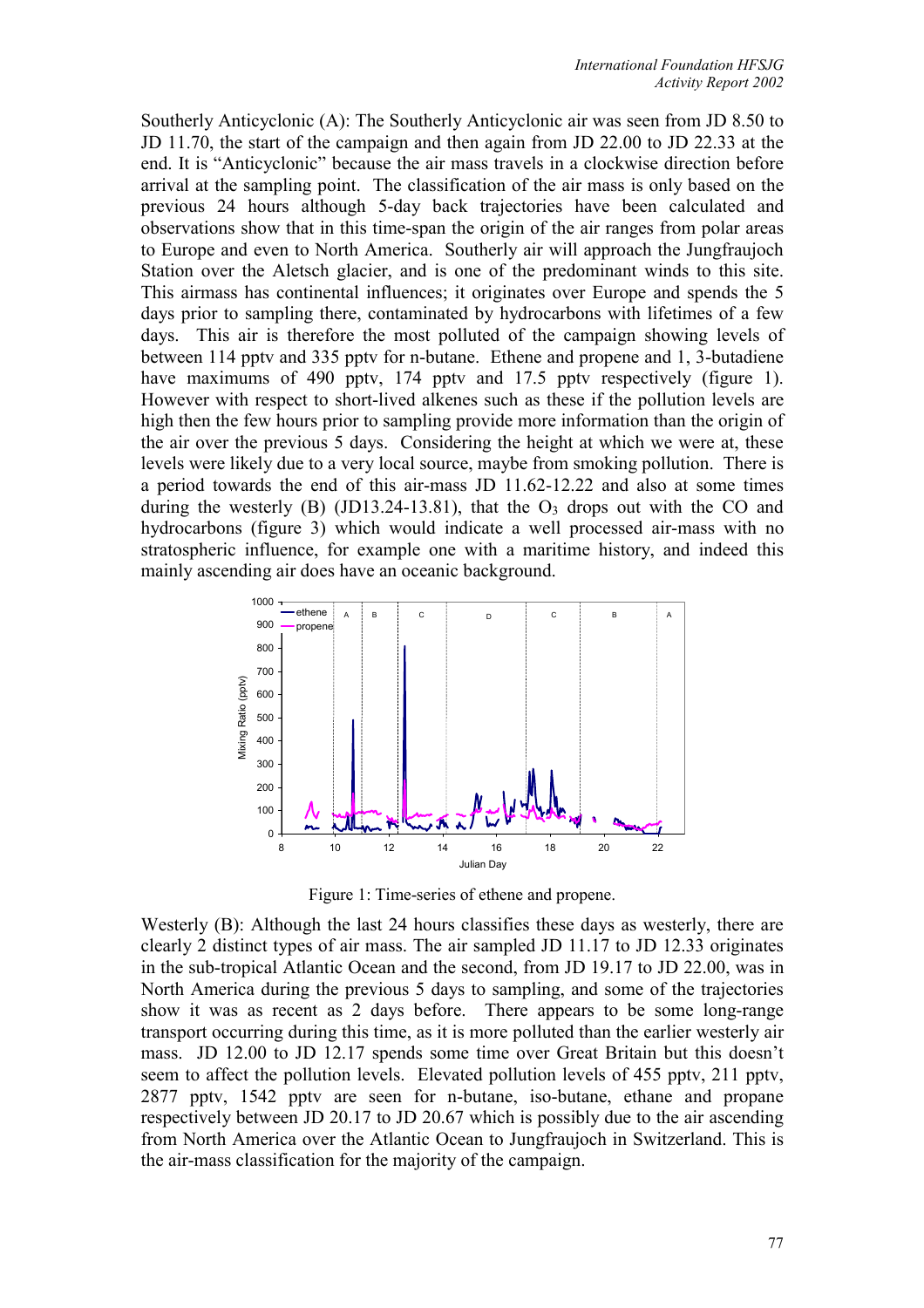North-Westerly (C): The air arriving at Jungfraujoch JD 12.33 to JD 14.17 and then from JD 17.17 to JD 19.17 was given a north-westerly classification. This is similar to the Westerly air mass in that it also originates in the sub-tropical Atlantic but instead of passing over France chooses Great Britain before arriving at Jungfraujoch from the north. This is a common wind direction due to the effect of the NE-SW alpine ridge on which the station is situated, creating a channelling effect. During JD 13.83 to JD 14.00 the air shows elevated concentrations of iso- and n-butane, iso- and n-pentane (figure 2), and acetylene with maximums being 166 pptv, 300 pptv, 167 pptv, 84.7 pptv, and 427 pptv, respectively. This air is of oceanic origin as before but has a local wind direction from the north-east which brings it over Norway and Sweden before arriving in Switzerland. These elevated levels may possibly be due to the fuel oil used to power the ferries across the Baltic Sea and or the fishing trawlers for the enormous fishing industry in these Scandinavian countries. It ascends originally but then descends to Jungfraujoch perhaps bringing ozone from the stratosphere which would account for the increased levels we see from JD 18.44 to JD 19.34 (figure 3), but this could also be due to long-range transport of hydrocarbons. During JD 17.17 to JD 19.17 the air again had a 5-day back trajectory extending into the sub-tropical Atlantic. For the first half of this period the air passes over France and then rises north to give the northwesterly classification. In the second half it rises earlier to pass again over Great Britain. Some of this air has a back trajectory to North America so is again fairly polluted. The back trajectory of the air arriving on JD 17.92 to JD 18.00 has a polar influence as it travels over Iceland 3 days previous to sampling.



Figure 2: Time-series of iso- and n- pentane

North-Easterly Cyclonic (D): This is a very distinctive air mass and occurs from the back trajectories of JD 14.17 to JD 17.17. It is "Cyclonic", hence the air travels in an anti-clockwise direction before arrival at Jungfraujoch. The air is from the east and has spent 5 days over continental Europe however; it is generally very clean due to it descending. The air for JD 16.00 to JD 16.17 has a 5-day back trajectory in Great Britain, JD 16.92 is very cyclonic and JD 17.00 originates in Iceland and therefore has a polar influence. During periods of "clean" air, when the airmass was descending in a cyclonic way from the northeast (D), the CO mixing ratios dropped to its lowest values of 100 ppbv whilst the ozone remained at 50 ppbv. This can be taken as a background concentration for ozone in the free troposphere in this area.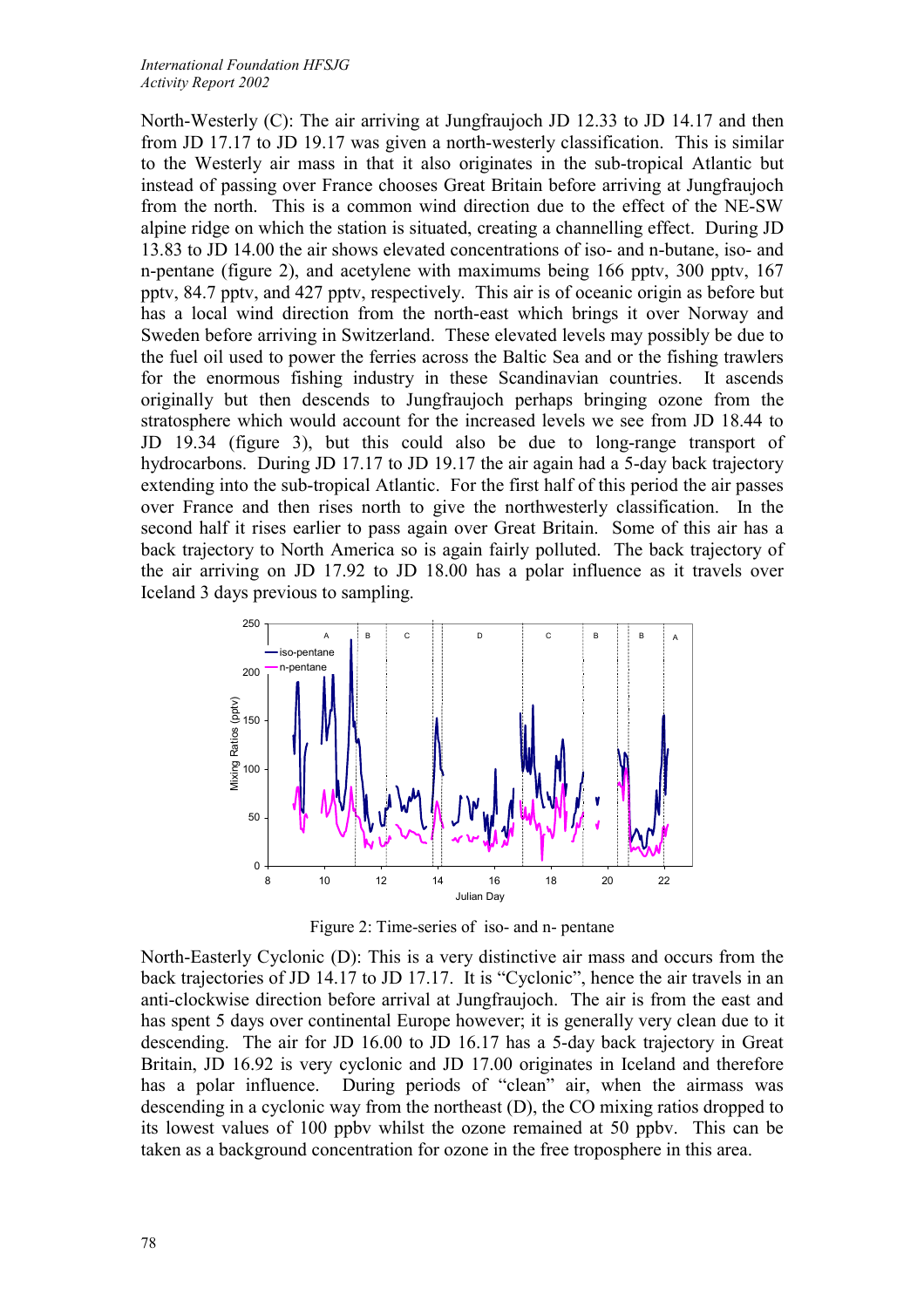

Figure 3: Time series of ozone, carbon monoxide and iso-pentane.

Conclusions: The instrument ran continuously through the campaign to allow a thorough testing of the new drying technique and automated valve system. Automated air samples, zeros, blanks, and calibration standards were run successfully and the air was dried to a dew point of -10°C. The campaign provided an opportunity to experiment with various interpretation techniques, for example, the use of back trajectory analysis. This particular dataset has been classified into four air types, which has enabled possible explanations for what was observed. As illustrated, longrange transport from a wide range of sources, has led to higher concentrations than would be expected for this region of the atmosphere and so the monitoring of NMHCs in the troposphere continues to be of major interest especially with respect to their role in tropospheric ozone production.

Key words:

Free Troposphere, non-methane hydrocarbons, ozone, gas chromatography, air analysis

Internet data bases:

<http://www.chem.leeds.ac.uk/Atmospheric/Field/field.html>

Collaborating partners/networks:

No published papers as yet

Address:

Department of Chemistry University of Leeds Woodhouse Lane Leeds LS2 9JT

Contacts:

Katie Read Tel: +44 (0) 113 343 6550 Fax: +44 (0) 113 343 6716 e-mail: katier@chem.leeds.ac.uk